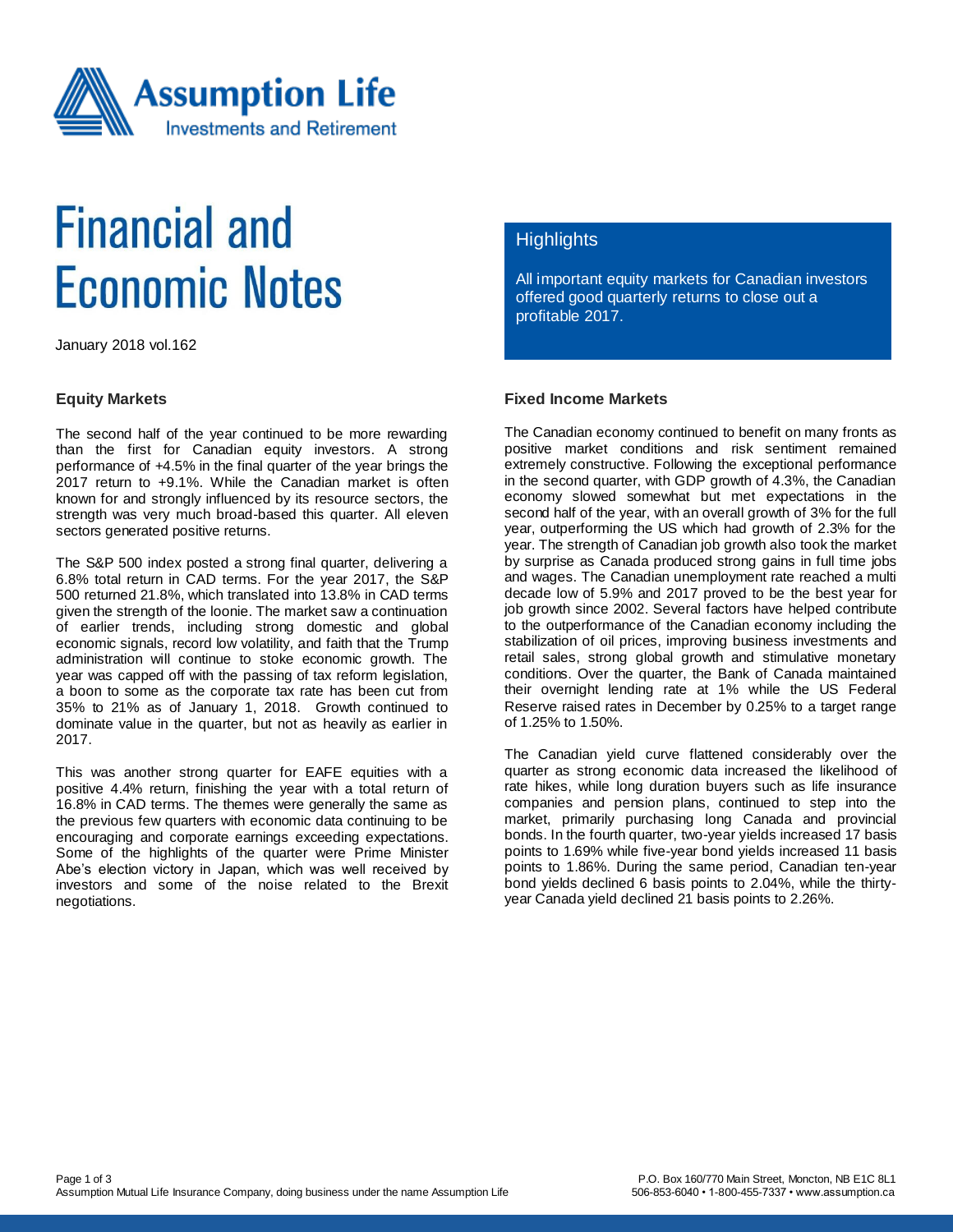

# **Financial and Economic Notes**

## **Assumption Life Investment Funds**

Applicable for Registered Pension Plan clients only

#### **Gross returns as of December 31, 2017**

| <b>FUNDS</b>                                     | 1 MTH<br>%       | YTD<br>% | 1 year<br>% | 2 years<br>%     | 3 years<br>% | 4 years<br>%     | 5 years<br>$\frac{9}{6}$ |  |  |  |  |
|--------------------------------------------------|------------------|----------|-------------|------------------|--------------|------------------|--------------------------|--|--|--|--|
| <b>ASSUMPTION / LOUISBOURG FUNDS</b>             |                  |          |             |                  |              |                  |                          |  |  |  |  |
| <b>Balanced Fund - RPP</b>                       | 0.1              | 7.7      | 7.7         | 8.0              | 6.6          | 7.2              | 8.8                      |  |  |  |  |
| Multi-Index                                      | $-0.2$           | 7.9      | 7.9         | 7.8              | 6.7          | 7.7              | 8.7                      |  |  |  |  |
| <b>Canadian Dividend Fund</b>                    | 0.9              | 9.0      | 9.0         | 17.2             | 8.5          | 6.8              | 9.4                      |  |  |  |  |
| S&P / TSX Index                                  | 1.2              | 9.1      | 9.1         | 14.9             | 6.6          | 7.6              | 8.6                      |  |  |  |  |
| U.S. Equity Fund (\$CAN)                         | 0.0              | 10.4     | 10.4        | 9.7              | 10.0         | 13.3             | 20.0                     |  |  |  |  |
| S&P 500 Index (\$ CAN)                           | $-1.7$           | 13.8     | 13.8        | 10.9             | 14.4         | 16.7             | 21.2                     |  |  |  |  |
| <b>Money Market Fund</b>                         | 0.1              | 0.6      | 0.6         | 0.5              | 0.5          | 0.6              | 0.6                      |  |  |  |  |
| SCM 91 Day T-Bills                               | 0.0              | 0.6      | 0.6         | 0.5              | 0.6          | 0.7              | 0.7                      |  |  |  |  |
| <b>Canadian Equity Fund</b>                      | $\overline{1.2}$ | 9.3      | 9.3         | 17.6             | 7.8          | 5.9              | 7.7                      |  |  |  |  |
| S&P / TSX Index                                  | 1.2              | 9.1      | 9.1         | 14.9             | 6.6          | 7.6              | 8.6                      |  |  |  |  |
| <b>Fixed Income Fund</b>                         | $-0.3$           | 3.3      | 3.3         | 2.8              | 3.0          | 4.3              | 3.3                      |  |  |  |  |
| <b>SCM Universe Bond Index</b>                   | $-0.4$           | 2.5      | 2.5         | 2.1              | 2.6          | 4.1              | 3.0                      |  |  |  |  |
| <b>Growth Portfolio</b>                          | 0.8              | 10.6     | 10.6        | 12.1             | 9.4          | 9.3              | 12.7                     |  |  |  |  |
| Multi-Index                                      | 0.1              | 11.3     | 11.3        | 12.1             | 8.8          | 9.4              | 11.6                     |  |  |  |  |
| <b>Balanced Growth Portfolio</b>                 | 0.6              | 9.2      | 9.2         | 9.7              | 7.8          | 8.0              | 10.7                     |  |  |  |  |
| Multi-Index                                      | 0.0              | 9.1      | 9.1         | 9.8              | 7.3          | 8.1              | 9.5                      |  |  |  |  |
| <b>Balanced Portfolio</b>                        | 0.3              | 7.3      | 7.3         | 7.7              | 6.4          | 7.1              | 8.6                      |  |  |  |  |
| Multi-Index                                      | $-0.1$           | 6.9      | 6.9         | 7.2              | 5.7          | 6.7              | 7.3                      |  |  |  |  |
| <b>Conservative Portfolio</b>                    | $-0.1$           | 5.5      | 5.5         | 5.7              | 5.1          | 5.8              | 6.1                      |  |  |  |  |
| Multi-Index                                      | $-0.2$           | 4.6      | 4.6         | 4.5              | 4.0          | 5.3              | 5.0                      |  |  |  |  |
| <b>Canadian Small Capitalization Equity Fund</b> | 6.5              | 0.0      | 0.0         | 19.5             | 10.0         | 7.3              | 10.4                     |  |  |  |  |
| <b>BMO NB Small Cap Weighted Index</b>           | 2.6              | 2.8      | 2.8         | 19.3             | 7.2          | 4.8              | 5.3                      |  |  |  |  |
| <b>Momentum Fund</b>                             | 6.6              | 5.4      | 5.4         | 21.9             | 12.5         | 9.4              | 12.9                     |  |  |  |  |
| S&P/TSX Index                                    | 1.2              | 9.1      | 9.1         | 14.9             | 6.6          | 7.6              | 8.6                      |  |  |  |  |
| <b>FIDELITY FUNDS</b>                            |                  |          |             |                  |              |                  |                          |  |  |  |  |
| <b>Canadian Opportunities Fund</b>               | 0.2              | 5.2      | 5.2         | 15.8             | 7.7          | 8.8              | 10.7                     |  |  |  |  |
| S&P / TSX Small and Mid Cap Combined Index       | 1.4              | 7.0      | 7.0         | 13.6             | 5.1          | 5.3              | 6.6                      |  |  |  |  |
| <b>True North Fund</b>                           | 0.3              | 7.3      | 7.3         | 9.8              | 6.6          | 8.9              | 12.0                     |  |  |  |  |
| S&P / TSX Index                                  | 1.2              | 9.1      | 9.1         | 14.9             | 6.6          | 7.6              | 8.6                      |  |  |  |  |
| <b>International Growth Fund</b>                 | $-0.9$           | 22.7     | 22.7        | 7.7              | 13.4         | 11.8             | 14.4                     |  |  |  |  |
| <b>MSCI EAFE Index</b>                           | $-1.2$           | 16.8     | 16.8        | 6.7              | 10.7         | 8.9              | 13.0                     |  |  |  |  |
| <b>Europe Fund</b>                               | $-0.9$           | 18.8     | 18.8        | 4.1              | 9.7          | 6.8              | 11.8                     |  |  |  |  |
| <b>MSCI</b> Europe Index                         | $-1.3$           | 17.3     | 17.3        | 6.2              | 9.5          | 7.7              | 12.4                     |  |  |  |  |
| <b>American Disciplined Equity Fund</b>          | $-1.4$           | 14.1     | 14.1        | $\overline{8.0}$ | 12.0         | 15.0             | 20.1                     |  |  |  |  |
| S&P 500 Index (\$CAN)                            | $-1.7$           | 13.8     | 13.8        | 10.9             | 14.4         | 16.7             | 21.2                     |  |  |  |  |
| <b>NorthStar Fund</b>                            | $-1.7$           | 6.6      | 6.6         | 3.4              | 11.0         | 12.3             | 18.9                     |  |  |  |  |
| MSCI World Index                                 | $-1.4$           | 14.4     | 14.4        | 8.9              | 12.2         | 12.7             | 16.9                     |  |  |  |  |
| <b>Monthly Income Fund</b>                       | $-0.4$           | 4.4      | 4.4         | 6.7              | 5.6          | 6.8              | 8.2                      |  |  |  |  |
| Multi-Index                                      | $-0.2$           | 7.9      | 7.9         | $\overline{7.8}$ | 6.7          | 7.7              | 8.7                      |  |  |  |  |
| <b>Canadian Asset Allocation Fund</b>            | 0.2              | 7.3      | 7.3         | 8.4              | 6.0          | 7.6              | 8.5                      |  |  |  |  |
| Multi-Index                                      | $-0.2$           | 7.9      | 7.9         | 7.8              | 6.7          | $\overline{7.7}$ | 8.7                      |  |  |  |  |
| <b>Far East Fund</b>                             | 1.1              | 42.3     | 42.3        | 17.1             | 17.9         | 16.0             | 15.7                     |  |  |  |  |
| MSCI AC FE ex Jap (G)                            | $-0.3$           | 33.2     | 33.2        | 17.1             | 14.3         | 13.9             | 13.3                     |  |  |  |  |